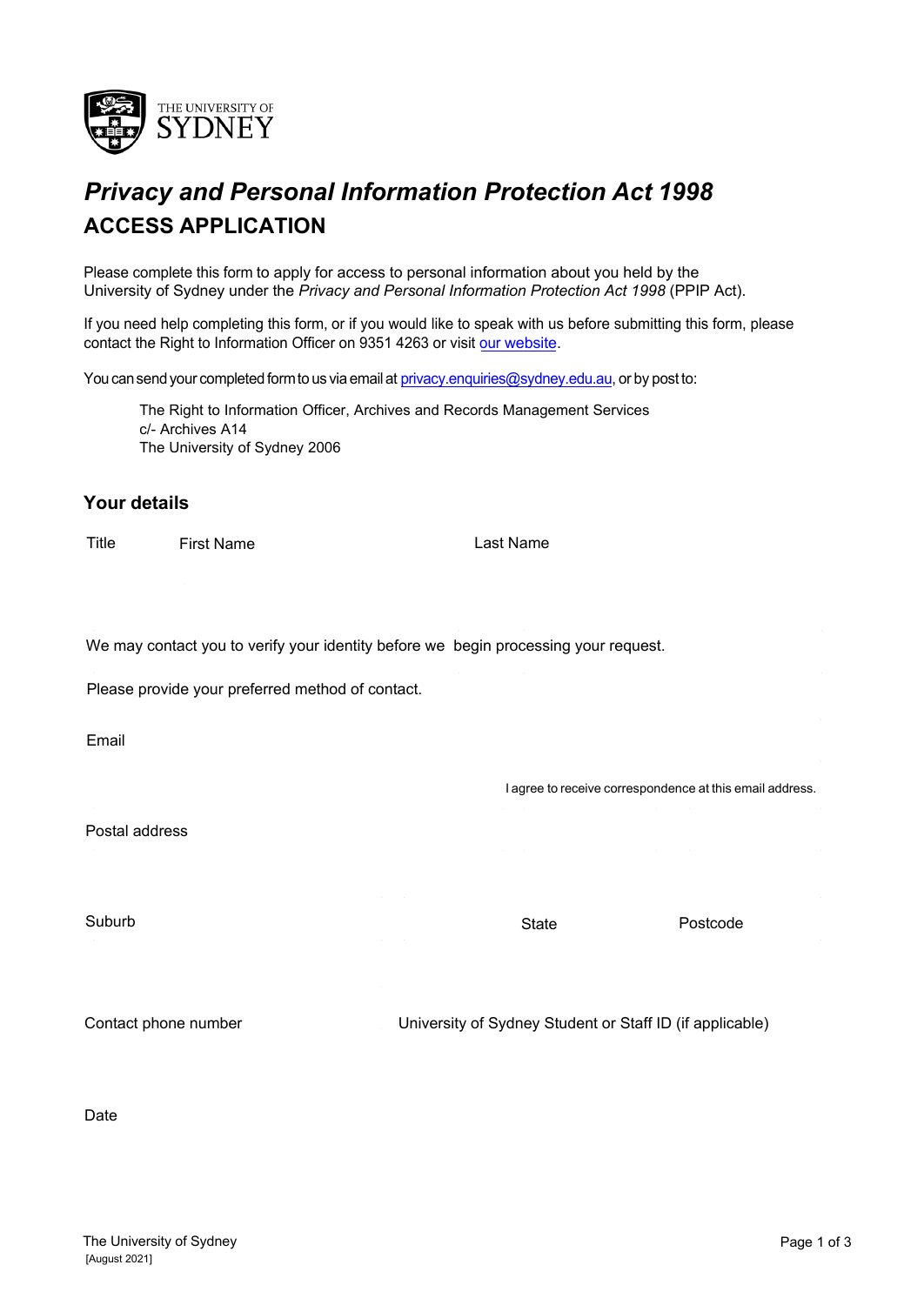## **Information you want access to**

Please describe the information you want access to in enough detail to allow us to identify it.

It will assist us if you can provide the following information (if known):

- when the information was created or received by the University (approximately)
- the person, University office or department that holds the information

Attach additional pages if necessary.